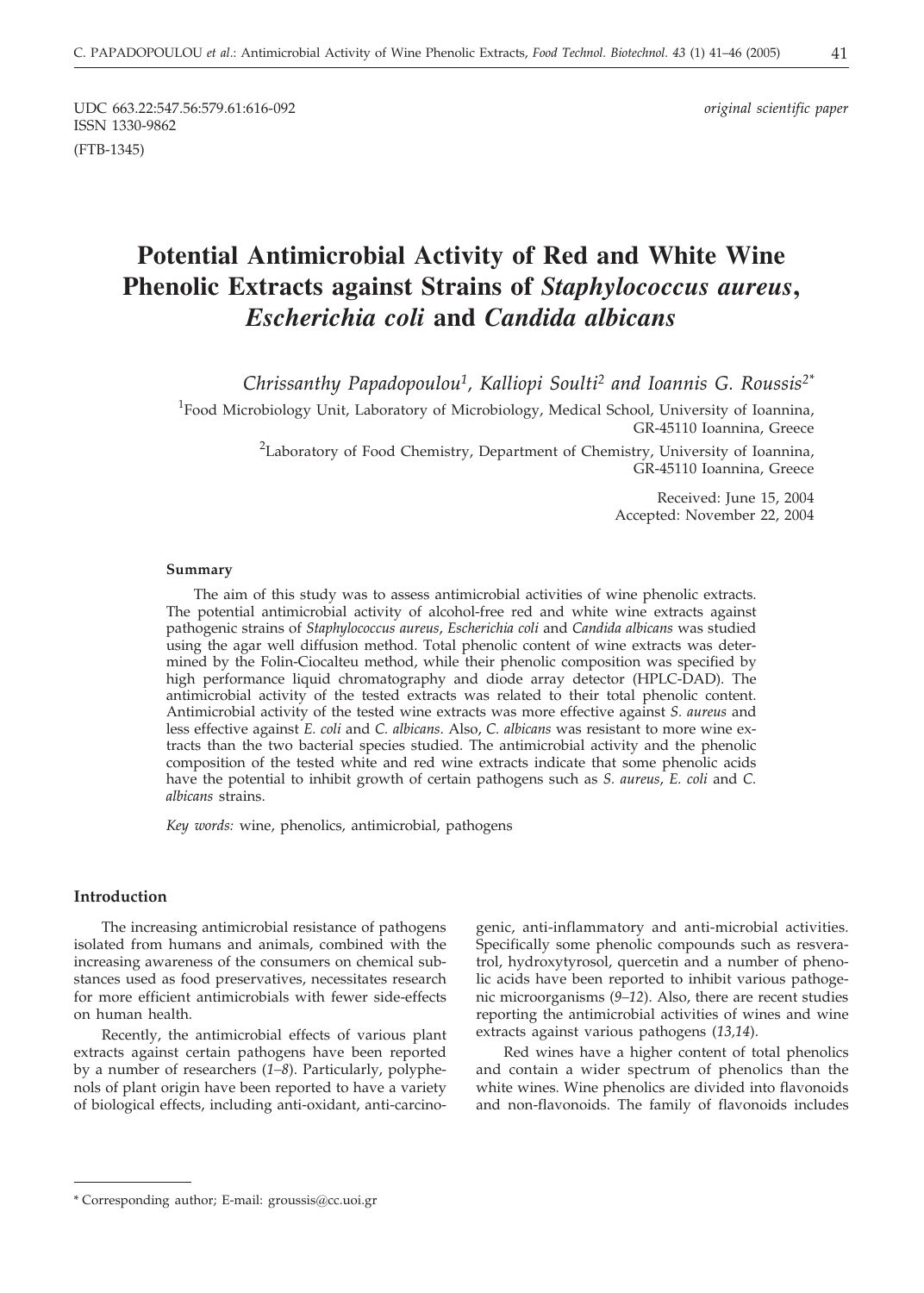mainly flavonols, flavanols and anthocyanins, whereas the non-flavonoids include mainly phenolic acids (benzoic and hydroxycinnamic acids) and stilbenes. Red wines contain all the above phenolics, while white wines contain mainly phenolic acids and flavonols. The different wine phenolic content is attributed to the different phenolic composition of red and white grapes and to different wine making procedures. Red wine production process includes the procedure of maceration, which is not applied in the white wine production process as skins are removed during the vinification of white wine (*15*).

The objective of the present *in vitro* study was to screen a number of red and white wine phenolic extracts for potential antimicrobial activities against pathogenic strains of *Staphylococcus aureus*, *Escherichia coli* and *Candida albicans.*

#### **Materials and Methods**

#### *Wine phenolic extracts*

#### Wines

The wines examined were products of Greek vineyards, and were produced from the following grape varieties: Muscat, dry white wine; Debina, dry white wine; Sauvignon blanc, dry white wine; Agiorgitiko, dry red wine; Limnio, dry red wine; Xinomavro, dry red wine. White wines examined were one year old and red ones two years old.

#### Preparation of wine extracts

Liquid/liquid extractions of dealcoholated wines were performed to obtain three extracts containing different classes of polyphenols (*16*). Dealcoholated wines were obtained by evaporation; wine added to an equal volume of distilled water was concentrated to the original volume (25 °C, 80 mbar) in order to remove the alcohol without destroying the phenolic compounds (*17*).

The dealcoholated wine (pH=2.0) was first extracted with ethyl acetate and the aqueous phase was the first (1) fraction. The organic phase after evaporation was redissolved in water at pH=7.0, and extracted again with ethyl acetate. This organic phase was the second (2) fraction. The aqueous phase was adjusted to pH=2.0 and extracted again with ethyl acetate and this extract was the third (3) fraction.

Samples in 10 % ethanol were used for the phenolic analyses and in dimethyl sulphoxide (DMSO) for the screening of antimicrobial activities. The DMSO alone was tested for any bactericidal effect on the used microorganisms and was found that it did not inhibit growth of these microbial strains.

#### Analysis of phenolics

The total phenol contents of the samples were determined by the Folin-Ciocalteau method (*18*) using gallic acid as a standard. The wine extracts were analysed by HPLC-DAD for individual phenolic compounds as described previously (*19*). Samples were filtered using syringe filter (PTFE 0.45, Altech) prior to the injection. A Waters 600E system with a 996-photodiode array detector and a 600E pump was used. Chromatograms were

treated using the Millenium 32 program. The column used was a C18 reversed phase Spherisorb (4.0 x 250 mm) with 5- $\mu$ m packing. The mobile phases were: A – water/glacial acetic acid (98:2), B – methanol/water/ glacial acetic acid (60:38:2) and C – methanol/glacial acetic acid (98:2). The gradient used was: 0–30 min, 100 % A at 0.20 mL/min; 30–40 min, from 58.3 % A to 41.7 % B at 0.60 mL/min; 40–120 min, from 41.7 % A to 58.3 % B at 0.20 mL/min; 120–155 min, from 25 % A to 75 % B at 0.30 mL/min; 155–165 min, 100 % C at 0.60 mL/min and 165–180 min, 100 % C at 0.90 mL/min.

Some peaks were identified on the basis of the retention time and the UV-Vis spectra of several standards used. All peaks were classified using absorbance characteristics of the phenolic classes derived from the literature (*20,21*) and from our observations using several standards. The absorbance wavelengths of phenolic classes were as follows: benzoic acids at 250–280 nm; hydroxycinnamic acids at 305–330 nm, and several of them also at 290–300 nm; anthocyanins at 450–560 and 240– 280 nm, and some of them at 315–325 nm; flavanols at 270–280 nm and at around 230 nm; flavonols at 350–380 and 250–270 nm, and some of them at around 300 nm; flavones and isoflavones at 300–350 and 245–270 nm; flavanones at 270–295 nm, and some of them at 300–320 nm. Peaks which exhibited maximum absorbance at 280–305 nm were expressed as unclassified 280–305 nm. Some of the standards used, like aldehydes and *trans*- -resveratrol, exhibited these characteristics. Peaks which exhibited maximum absorbance at around 230 nm, and also absorbed at around 280 nm, were expressed as unclassified 230 nm. Subsequently, all peaks were classified into nine groups.

As main phenolic peaks were taken those exhibiting high area at 280, 255, 320, 360 or 520 nm.

# *Antimicrobial activity tests*

#### Microbial strains

The tested microorganisms were clinical, animal and food isolates with known resistance pattern to common practice antimicrobial factors and were provided from the Culture Stock Collection of the Department of Medical Microbiology (Medical School, University of Ioannina). The bacterial species employed were different strains of *Staphylococcus aureus* (Gram+) and *Escherichia coli* (Gram–), while the selected yeast was *Candida albicans*. The isolates were biochemically and serologically characterized by standard methods (*22*). The selected species are common pathogens involved in a variety of human and animal infections; all 3 species are well recognized for resistance to a number of antimicrobials used in the medical and veterinary practice, they are safe for the researchers to handle and experiment with, their cultures are of low cost and easily maintained and they are supposed to be typical representatives of Gram+/Gram– bacteria and yeasts.

#### Culture media and inoculum

The strains of *S. aureus* and *E. coli* were maintained on trypticase soy agar (TSA Oxoid), while the strains of *C. albicans* were maintained on Sabouraud dextrose agar (SDA Oxoid). The microbial inoculum was prepared from 20 mL of overnight stock cultures in tryptone soy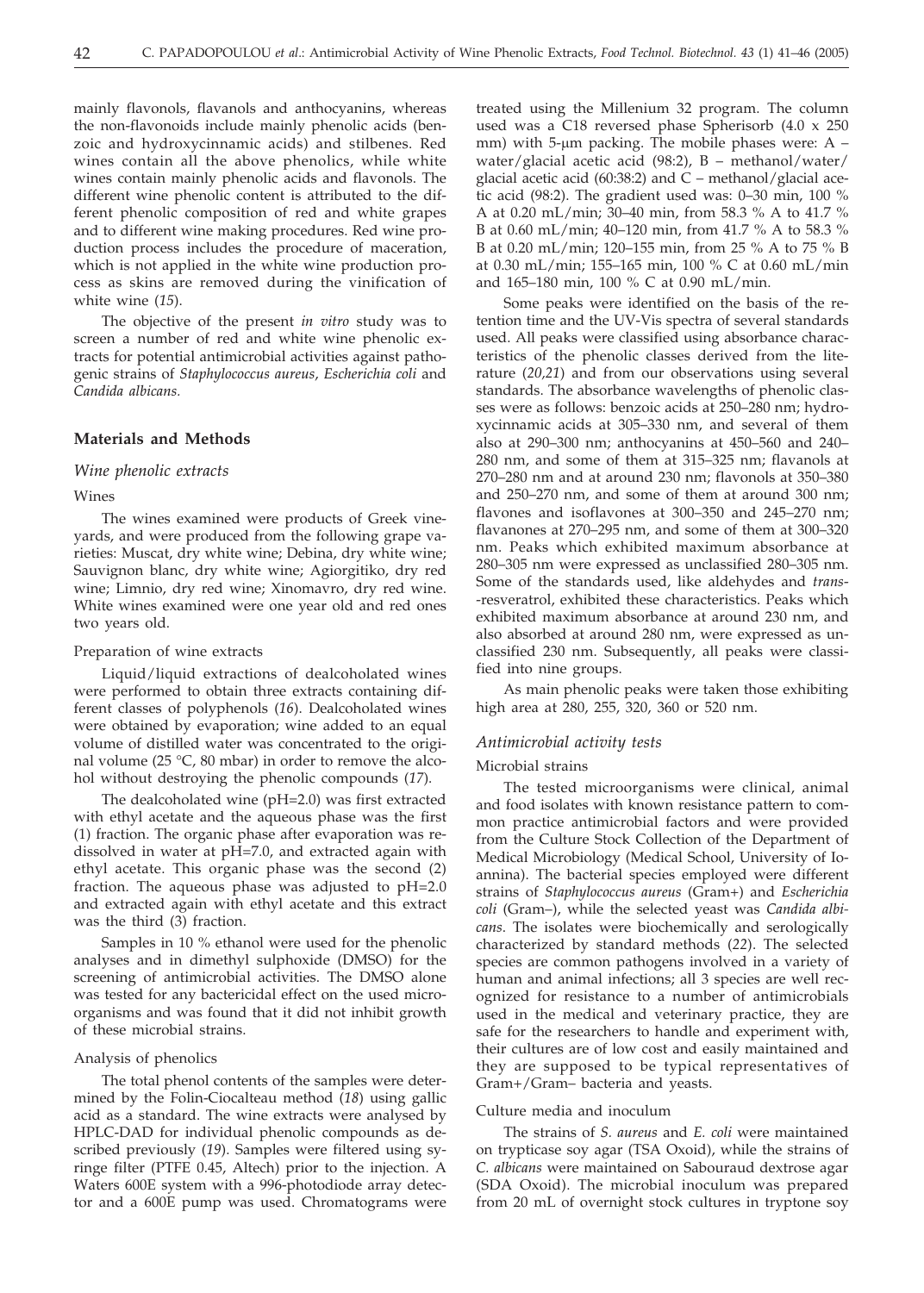broth (TSB Oxoid) at 37 °C and Sabouraud broth (SB Oxoid) at 30 °C The concentration of microbial inoculums was within the range of 10<sup>6</sup> cfu/mL determined by viable counts following serial dilutions. The Mueller- -Hinton agar (MHA) for the bacterial strains and the SDA for the yeast strains were used for the sensitivity tests.

#### Antibiotic resistance of test strains

The bacterial strains used for the tests were selected based on their resistance to antibiotics, because it was thought that it would be essential to experiment with strains already exhibiting resistance mechanisms. All isolates of the selected strains exhibited resistance to certain antibiotics. The antibiotic susceptibility test of the selected strains was determined by the standard disk diffusion method of Bauer *et al.* (*23*). *S. aureus* strains were resistant to amoxycillin, cloxacillin, cefuroxime and nalidixic acid; *E. coli* strains were resistant to doxycycline, novobiocin and cloxacillin; *C. albicans* strains were sensitive to fluconazole and nystatin.

#### Antimicrobial assay

The antimicrobial effect of the wine extracts was tested using the agar well diffusion method following the well-established method of Deans and Ritchie (*24*). Overnight bacterial cultures were used for surface inoculation of Petri dishes containing 15 mL of MH agar or SD agar. Each Petri dish was spread on with 0.5 mL of strain inocula streaked thoroughly all over the surface of the MHA or SDA. Subsequently, four equidistant wells, 4 mm in diameter each, were punched into the inoculated medium with sterile glass Pasteur pipettes and were filled up with  $25 \mu L$  of wine extract using a precise pipettor (Eppendorf). All plates were incubated at 37 °C and inhibition zones were measured after 24 h. Three different strains of each species (1 human isolate, 1 animal isolate, 1 food isolate) were tested in duplicate sets of plates, which were simultaneously processed for each strain. All the experiments were repeated twice, including two controls with plain DMSO and sterilized distilled water every time.

After incubation the inhibition zones were measured to an accuracy of 1 mm and the effect was calculated as a mean of the duplicate experiments for each triplicate strain test.

#### **Results and Discussion**

Antimicrobial activities of the alcohol-free extracts of white wines against *Staphylococcus aureus*, *Escherichia coli* and *Candida albicans* strains are presented in Table 1. The values shown are the means from duplicate experiments performed for the three strains per species, since similar results were obtained on three strains used. The extracts M1, D1, M3 and D3 of Muscat and Debina wines inhibited the growth of *S. aureus*, *E. coli* and *C. albicans* strains, while the extracts Sb1 and Sb3 of Sauvignon blanc wine inhibited the growth of the bacterial strains but had no effect on the growth of *C. albicans* strains. The extracts 2 (M2, D2, Sb2) from the three white wines had no inhibitory effect on the growth of *S. aureus*, *E. coli* and *C. albicans* strains.

| Wine<br>extract* | $y$ (total phenolics)                   | Diameter of inhibition zone/mm <sup>**</sup> |                  |              |
|------------------|-----------------------------------------|----------------------------------------------|------------------|--------------|
|                  | $(mg/L)$ of gallic<br>acid equivalents) | S. aureus                                    | E. coli          | C. albicans  |
| M1               | 3260                                    | 29±4***                                      | $18\pm1$         | $9+1$        |
| M1               | 1630                                    | $24 + 3$                                     | 15±3             | $8 + 1$      |
| M <sub>2</sub>   | 4770                                    | $0\not=0$                                    | $0\not=0$        | $0\not=0$    |
| M <sub>2</sub>   | 2385                                    | $() + ()$                                    | $0\pm 0$         | $0\pm 0$     |
| M <sub>3</sub>   | 2410                                    | $21\pm3$                                     | $14 + 1$         | $12 + 3$     |
| M <sub>3</sub>   | 1205                                    | $12+1$                                       | $11\pm1$         | $8\pm1$      |
| D <sub>1</sub>   | 3670                                    | $28 + 3$                                     | $20 + 3$         | $12 + 1$     |
| D1               | 1835                                    | $20 + 2$                                     | 16 <sub>±1</sub> | $9+2$        |
| D2               | 5320                                    | $0\not=0$                                    | $0\pm 0$         | $0\not=0$    |
| D2               | 2660                                    | $() + ()$                                    | $0\pm 0$         | $0\pm 0$     |
| D <sub>3</sub>   | 4400                                    | $22 + 3$                                     | $20 + 1$         | $30\pm2$     |
| D <sub>3</sub>   | 2200                                    | $15\pm2$                                     | $14\pm1$         | $20 + 3$     |
| Sb1              | 3370                                    | $27 + 3$                                     | 18 <sub>±1</sub> | $0\not\pm 0$ |
| Sb1              | 1685                                    | $20 + 1$                                     | $12 + 2$         | $0\not=0$    |
| Sb2              | 2740                                    | $0\not=0$                                    | $0\pm 0$         | $0\not=0$    |
| Sb2              | 1370                                    | $0\not=0$                                    | $0\pm 0$         | $0\pm 0$     |
| Sb3              | 2420                                    | $16 + 3$                                     | $18\pm1$         | $0\not\pm 0$ |
| Sb3              | 1210                                    | $14\pm 2$                                    | $14 + 2$         | $0\not=0$    |

\* M1, M2, M3: extracts 1, 2 and 3 of Muscat wine, respectively; D1, D2, D3: extracts 1, 2 and 3 of Debina wine, respectively; Sb1, Sb2, Sb3: extracts 1, 2 and 3 of Sauvignon blanc wine, respectively

\*\* The values shown for the diameter of the inhibition zone are the means of duplicate experiments performed for three strains per species

**\*\*\***Standard deviation

The extracts 1, 2 and 3 from the tested three white wines exhibited similar phenolic composition. The extracts 1 (M1, D1 and Sb1) contained mainly benzoic acids, cinnamic acids and unclassified compounds at 230 nm, while the extracts 3 (M3, D3 and Sb3) contained almost exclusively benzoic and cinnamic acids. Since the extracts 1 and 3 of the tested white wines exhibited antimicrobial activity, it is assumed that some wine phenolic acids and probably unclassified compounds with maximum absorbance at 230 nm are most likely the compounds to exhibit the antimicrobial activity. The extracts 2 (M2, D2 and Sb2) contained mainly phenolic acids and tyrosol. The results of the sensitivity tests performed during our experimentations indicate that phenolic acids and tyrosol are least likely to exhibit any antimicrobial activity, at least towards the tested strains.

The antimicrobial activities of the alcohol-free extracts of red wines against *Staphylococcus aureus*, *Escherichia coli* and *Candida albicans* strains are presented in Table 2. The values shown are the means of duplicate

Table 1. Antimicrobial activities of white wine extracts against pathogenic *Staphylococcus aureus, Escherichia coli* and *Candida albicans* strains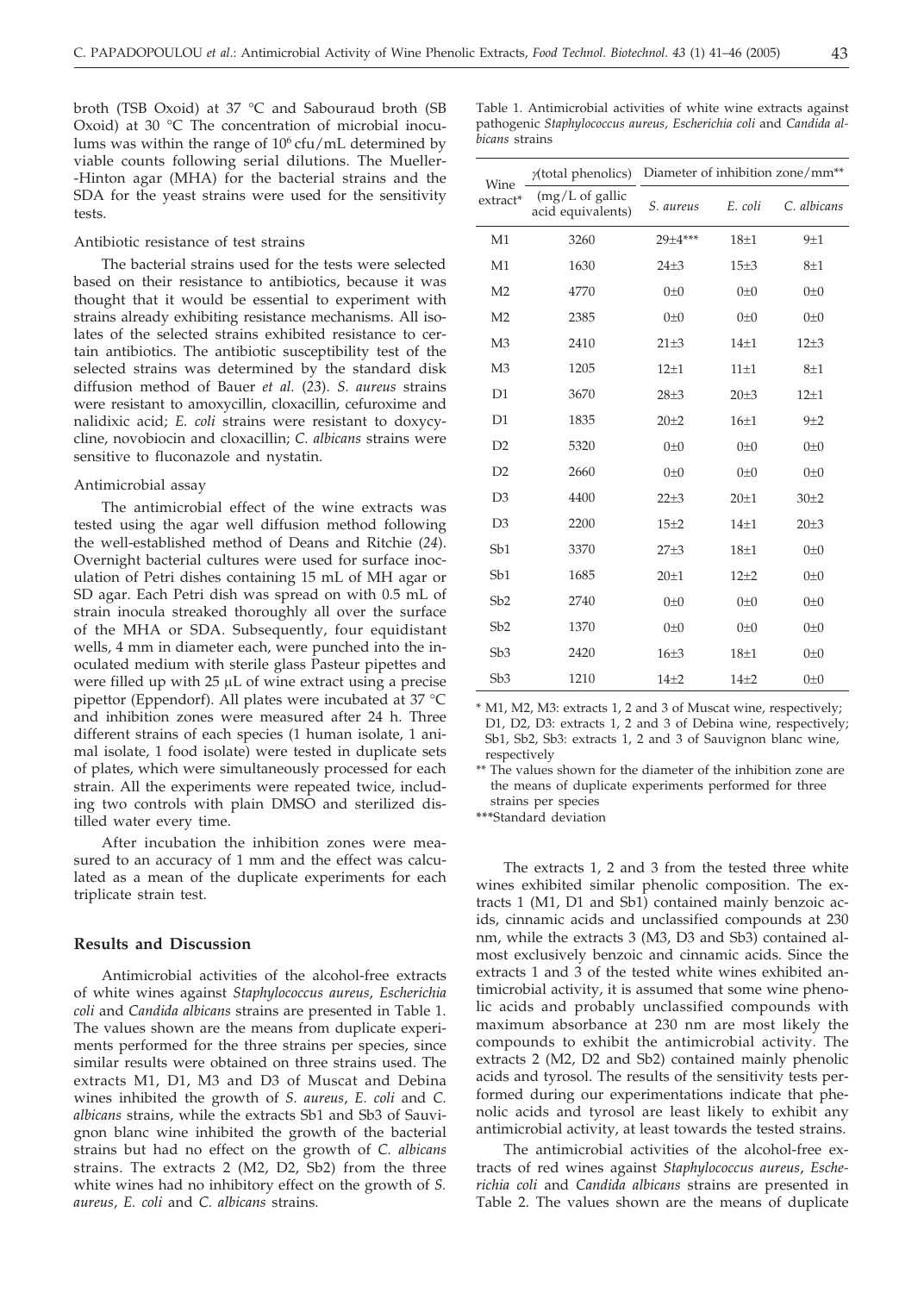experiments performed for the three strains per species, since similar results were obtained on the three strains used.

All extracts (1, 2 and 3) of Agiorgitiko (A1, A2, A3), Limnio (L1, L2, L3) and Xinomavro (X1, X2, X3) wines

Table 2. Antimicrobial activities of red wine extracts against pathogenic *Staphylococcus aureus, Escherichia coli* and *Candida albicans* strains

| Wine<br>extract* | y(total phenolics)                     | Diameter of inhibition zone/mm <sup>**</sup> |                  |                  |
|------------------|----------------------------------------|----------------------------------------------|------------------|------------------|
|                  | $(mg/L of$ gallic<br>acid equivalents) | S. aureus                                    | E. coli          | C. albicans      |
| A1               | 21200                                  | $25+2***$                                    | 16 <sub>±1</sub> | $12 + 1$         |
| A1               | 10600                                  | $20 + 1$                                     | $12\pm1$         | $11\pm1$         |
| A1               | 5300                                   | $15\pm2$                                     | $8\pm1$          | $0\not=0$        |
| A1               | 2650                                   | $12 + 2$                                     | $0\not\pm 0$     | $0\not=0$        |
| A <sub>2</sub>   | 10020                                  | $18\pm3$                                     | $12 + 1$         | $18 + 2$         |
| A <sub>2</sub>   | 5010                                   | $12 + 1$                                     | $11\pm1$         | 16 <sub>±1</sub> |
| A <sub>2</sub>   | 2505                                   | $8\pm1$                                      | $10\pm 2$        | $8\pm1$          |
| A <sub>3</sub>   | 14300                                  | $21 + 2$                                     | $15 + 2$         | 15±2             |
| A <sub>3</sub>   | 7150                                   | $19 + 2$                                     | $12 + 2$         | $14\pm1$         |
| A <sub>3</sub>   | 3575                                   | $14\pm 2$                                    | $9\pm1$          | $13\pm1$         |
| L1               | 17100                                  | $31 + 3$                                     | $21 + 2$         | $0\not=0$        |
| L1               | 8550                                   | $26 + 2$                                     | $15\pm1$         | $0\not=0$        |
| L1               | 4275                                   | $20 + 3$                                     | $13\pm1$         | $0\not=0$        |
| L1               | 2138                                   | 10 <sub>±1</sub>                             | $11\pm1$         | $0\pm 0$         |
| L2               | 9380                                   | $18 + 2$                                     | $12 + 1$         | $15\pm1$         |
| L2               | 4690                                   | $14 + 2$                                     | $8\pm1$          | $12 + 2$         |
| L2               | 2345                                   | $8\pm1$                                      | $0\not=0$        | $10\pm 2$        |
| L <sub>3</sub>   | 10200                                  | $26 + 3$                                     | $22 + 2$         | $15\pm1$         |
| L <sub>3</sub>   | 5100                                   | $22 + 1$                                     | $16\pm2$         | $14\pm1$         |
| L <sub>3</sub>   | 2550                                   | $18 + 1$                                     | $13+2$           | $12 + 1$         |
| X1               | 23880                                  | $19\pm2$                                     | $12\pm1$         | $0\not=0$        |
| X1               | 11940                                  | $17\pm1$                                     | $9\pm1$          | $0\not=0$        |
| X1               | 5970                                   | $15+2$                                       | $8\pm1$          | $0\not=0$        |
| X1               | 2985                                   | $12 + 2$                                     | $0\not=0$        | $0\not=0$        |
| X <sub>2</sub>   | 22960                                  | $17 + 1$                                     | $12 + 1$         | $13\pm1$         |
| X <sub>2</sub>   | 11480                                  | $14 + 1$                                     | $12 + 2$         | $0\pm 0$         |
| X <sub>2</sub>   | 5740                                   | $0\not=0$                                    | $0\not\pm 0$     | $0\not=0$        |
| X3               | 24980                                  | $22 + 3$                                     | $18 + 3$         | $10\pm1$         |
| X3               | 12490                                  | $20 \pm 1$                                   | $12 + 1$         | $8\pm1$          |
| X <sub>3</sub>   | 6245                                   | $14\pm1$                                     | $0\not=0$        | $0\pm 0$         |

\* A1, A2, A3: extracts 1, 2 and 3 of Agiorgitico wine, respectively;

L1, L2, L3: extracts 1, 2 and 3 of Limnio wine, respectively;

X1, X2, X3: extracts 1, 2 and 3 of Xinomavro wine, respectively \*\* The values shown for the diameter of the inhibition zone are the means of duplicate experiments performed for three

strains per species

**\*\*\*** Standard deviation

inhibited the growth of *S. aureus* and *E. coli* strains. However, only extract A1 and extracts 2 (A2, L2 and X2) and 3 (A3, L3 and X3) inhibited the growth of *C. albicans* strains.

The extracts 1 (A1, L1 and X1) of red wines were rich in anthocyanins and flavanols and also contained unclassified compounds with maximum absorbance at 230 nm, phenolic acids, flavones and flavonols. The main phenolics of the extracts 2 (A2, L2 and X2) were flavanols, tyrosol, phenolic acids and unclassified compounds with maximum absorbance at 280 nm. The extracts 3 (A3, L3 and X3) were rich in cinnamic and benzoic acids.

The antimicrobial activity pattern of red wine extracts indicates that their different classes of phenolics are most likely to be the active substances in inhibiting the growth of *S. aureus*, *E. coli* and *C. albicans* strains. Among them, there are definitely phenolic acids, since all red wine extracts contained phenolic acids and also the extracts 3 contained almost exclusively phenolic acids. Therefore, it is assumed that phenolic acids are presumably the main compounds that exhibit inhibitory effects against the tested pathogens.

It should be pointed out that our results suggest that the extracts 2 of red wines exhibited antimicrobial activity, whereas the respective extracts from the white wines were inactive. The major difference in the phenolic composition among the extracts 2 (ethyl acetate extracts at pH=2.0 and pH=7.0) of red and white wines was the presence of flavanols and unclassified compounds with maximum absorbance at 280 nm. So, the antimicrobial effect of these red wine extracts may be attributed to such phenolic compounds. Moreover, the extract 2 of Agiorgitiko wine exhibited a main peak of *trans*-resveratrol. HPLC-DAD chromatograms of the extract 2 of Agiorgitiko wine are presented in Fig. 1.

The inhibition zone of each wine extract against *S. aureus*, *E. coli* or *C. albicans* strains increased whenever the total phenolic content of the extract was increased (Table 1). Accordingly, it appears that the antimicrobial activities of all phenolic extracts from white and red wines were dose dependent.

Most wine extracts exhibited some kind of antibacterial activity against both Gram-positive and Gram-negative strains. In almost all extracts, the diameter of the inhibition zone for *S. aureus* was greater than the zone for *E. coli* strain, indicating that the Gram-positive strain was more sensitive than the Gram-negative one. This observation can be attributed to differences in the structure of bacteria cell wall. The less complex structure of the cell wall in the Gram-positive bacteria makes it more permeable to the antimicrobial compounds.

A considerable number of white and red wine phenolic extracts inhibited the growth of *C. albicans*. However, in all tests the diameter of the inhibition zone for *C. albicans* was smaller than the diameter measured for *S. aureus* and *E. coli* inhibition zones. It appears that the yeast strains were more resistant to wine phenolics than the bacterial strains, which has been observed by other researchers too (*25*). These different resistant patterns are likely to be related to differences in yeast and bacteria cell wall structures and protein synthesis.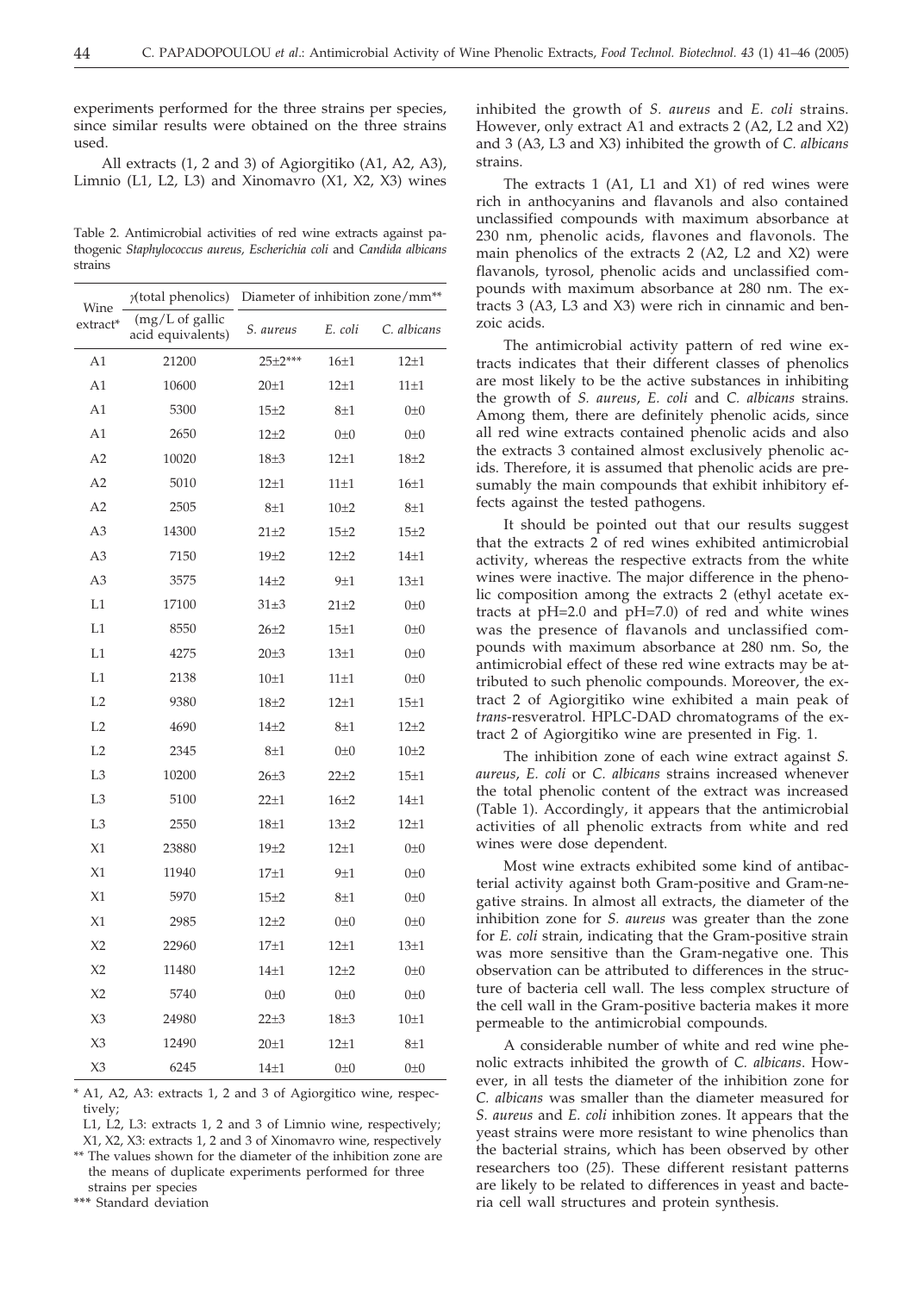

**Fig.1.** HPLC chromatograms of A2 extract at 280, 255, 320, 360 and 520 nm. Peaks: 1–2, unclassified 280 nm; 3–5, benzoic acids; 6, flavanol; 7, benzoic acid; 8–9, hydroxycinnamic acid; 10, flavanone; 11, tyrosol; 12, flavanol; 13, unclassified 280 nm; 14, catechin; 15, flavanol; 16, benzoic acid; 17–18, hydroxycinnamic acids; 19, benzoic acid; 20, flavanone; 21, syringic acid; 22, benzoic acid; 23, hydroxycinnamic acid; 24, unclassified 280 nm; 25, flavanol; 26–27, unclassified 280 nm; 28, flavanol; 29, protocatechuic acid ethyl ester; 30, unclassified 280 nm; 31, hydroxycinnamic acid; 32, unclassified 280 nm; 33, hydroxycinnamic acid; 34, unclassified 280 nm; 35–36, flavonols; 37, benzoic acid; 38, flavone; 39, *trans*-resveratrol; 40, flavonol; 41, benzoic acid; 42–43, unclassified 280 nm; 44–45, hydroxycinnamic acids; 46, flavanol; 47, flavone; 48, hydroxycinnamic acid; 49, flavonol; 50, anthocyanin

The antimicrobial effects of the tested wine phenolic extracts, especially of the red wines, indicate that there are phenolic classes which have important bactericidal or bacteriostatic activities. Also, the observed antimicrobial activity and the analysis of the phenolic composition of the tested white and red wine extracts indicate that there are phenolic acids encompassing inhibitory properties towards *S. aureus*, *E. coli* and *C. albicans* strains. According to the existing literature there are several phenolic acids, such as chlorogenic, caffeic, *p*-coumaric, ferulic, *p*-hydroxy-benzoic, vanillic, protocatechuic, syringic (*11,12*), as well as some other phenolic compounds like quercetin, hydroxytyrosol, resveratrol (*9–11*) identified to have antimicrobial activities.

### **Conclusion**

According to the results of the present screening study the white and red wine alcohol-free extracts appear to contain compounds responsible for antimicrobial effects against Gram-positive and Gram-negative bacteria and yeasts. The phenolic composition of the tested wine extracts indicates that some phenolic acids are probably the most active components in inhibiting the growth of pathogens.

#### *Acknowledgements*

This work was funded by the Greek General Secretariat of Research and Technology.